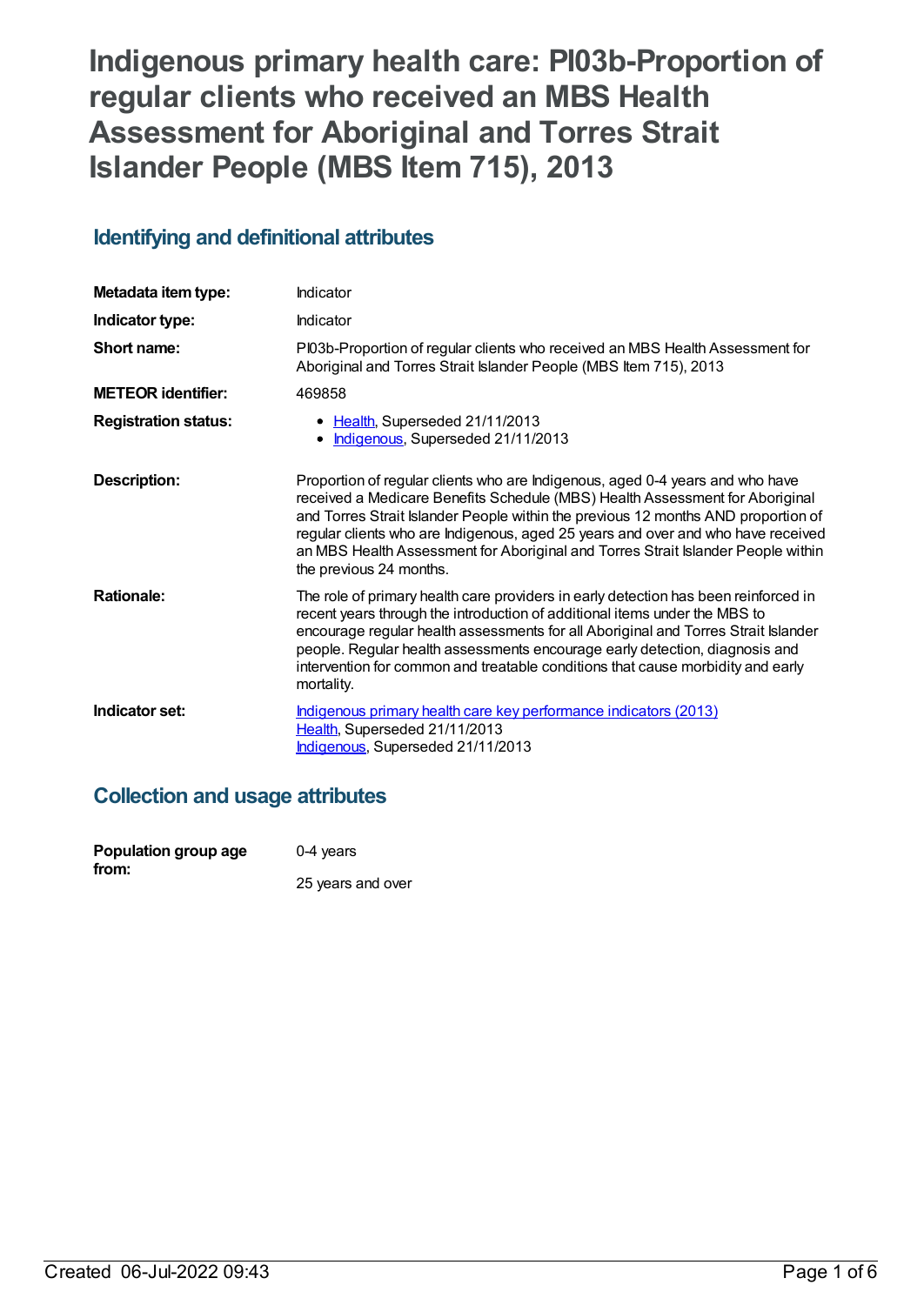| <b>Computation description:</b> | Proportion of regular clients who are Indigenous, aged 0-4 years and who have<br>received an MBS Health Assessment for Aboriginal and Torres Strait Islander People<br>within the previous 12 months AND proportion of regular clients who are Indigenous,<br>aged 25 years and over and who have received an MBS Health Assessment for<br>Aboriginal and Torres Strait Islander People within the previous 24 months.                                                                                                                                       |
|---------------------------------|--------------------------------------------------------------------------------------------------------------------------------------------------------------------------------------------------------------------------------------------------------------------------------------------------------------------------------------------------------------------------------------------------------------------------------------------------------------------------------------------------------------------------------------------------------------|
|                                 | 'Regular client' refers to a client of an OATSIH-funded primary health care service (that<br>is required to report against the Indigenous primary health care key performance<br>indicators) who has an active medical record; that is, a client who has attended the<br>OATSIH-funded primary health care service at least 3 times in 2 years.                                                                                                                                                                                                              |
|                                 | MBS Health Assessment for Aboriginal and Torres Strait Islander People (MBS<br>Item 715): A health assessment specifically available to all people of Aboriginal and<br>Torres Strait Islander descent which can be used for health assessments across the<br>age spectrum. The health assessment includes the assessment of a patient's physical<br>health, and psychological and social well-being. It also assesses whether preventive<br>health care and education should be offered to the patient, to improve that patient's<br>health and well-being. |
|                                 | Presented as a percentage.                                                                                                                                                                                                                                                                                                                                                                                                                                                                                                                                   |
|                                 | Calculated separately for regular clients aged 0-4 years and 25 years and older.                                                                                                                                                                                                                                                                                                                                                                                                                                                                             |
| <b>Computation:</b>             | (Numerator $\div$ Denominator) x 100                                                                                                                                                                                                                                                                                                                                                                                                                                                                                                                         |
| Numerator:                      | Calculation A: Number of regular clients who are Indigenous, aged 0-4 years and who<br>have received an MBS Health Assessment for Aboriginal and Torres Strait Islander<br>People (MBS Item 715) within the previous 12 months.                                                                                                                                                                                                                                                                                                                              |
|                                 | Calculation B: Number of regular clients who are Indigenous, aged 25 years and over<br>and who have received an MBS Health Assessment for Aboriginal and Torres Strait<br>Islander People (MBS Item 715) within the previous 24 months.                                                                                                                                                                                                                                                                                                                      |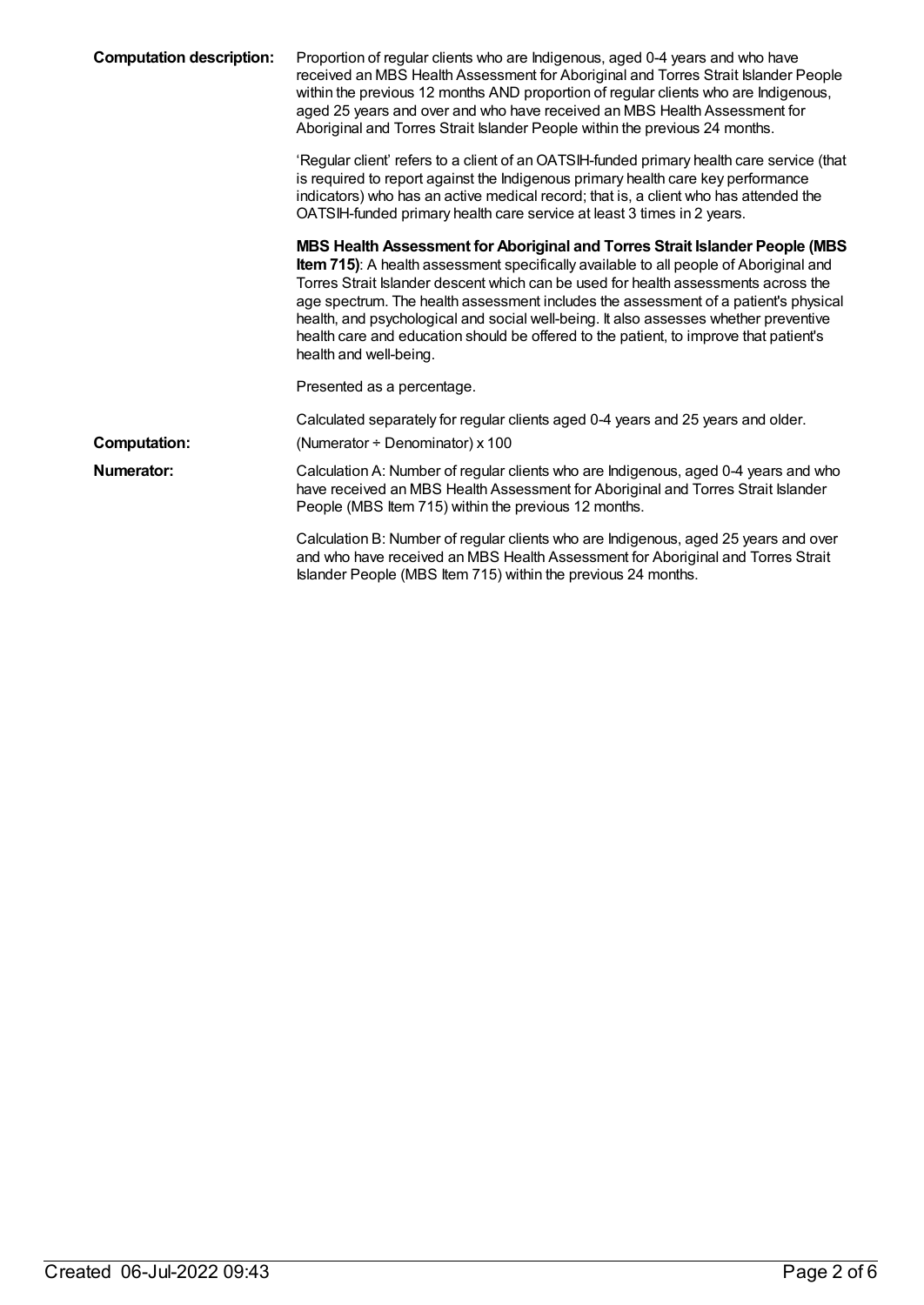[Person—Indigenous](https://meteor.aihw.gov.au/content/291036) status, code N

**Data Source**

[Indigenous](https://meteor.aihw.gov.au/content/430643) primary health care data collection

**NMDS / DSS**

[Indigenous](https://meteor.aihw.gov.au/content/430629) primary health care DSS 2012-14

**Data Element / Data Set**

[Person—age,](https://meteor.aihw.gov.au/content/303794) total years N[NN]

**Data Source**

[Indigenous](https://meteor.aihw.gov.au/content/430643) primary health care data collection

**NMDS / DSS**

[Indigenous](https://meteor.aihw.gov.au/content/430629) primary health care DSS 2012-14

**Data Element / Data Set**

[Person—regular](https://meteor.aihw.gov.au/content/436639) client indicator, yes/no code N

**Data Source**

[Indigenous](https://meteor.aihw.gov.au/content/430643) primary health care data collection

**NMDS / DSS**

[Indigenous](https://meteor.aihw.gov.au/content/430629) primary health care DSS 2012-14

**Data Element / Data Set**

Person-MBS Health Assessment for Aboriginal and Torres Strait Islander People (MBS Item 715) indicator, yes/no code N

#### **Data Source**

[Indigenous](https://meteor.aihw.gov.au/content/430643) primary health care data collection

**NMDS / DSS**

[Indigenous](https://meteor.aihw.gov.au/content/430629) primary health care DSS 2012-14

**Denominator:** Calculation A: Total number of regular clients who are Indigenous and aged 0-4 years.

Calculation B: Total number of regular clients who are Indigenous and aged 25 years and over.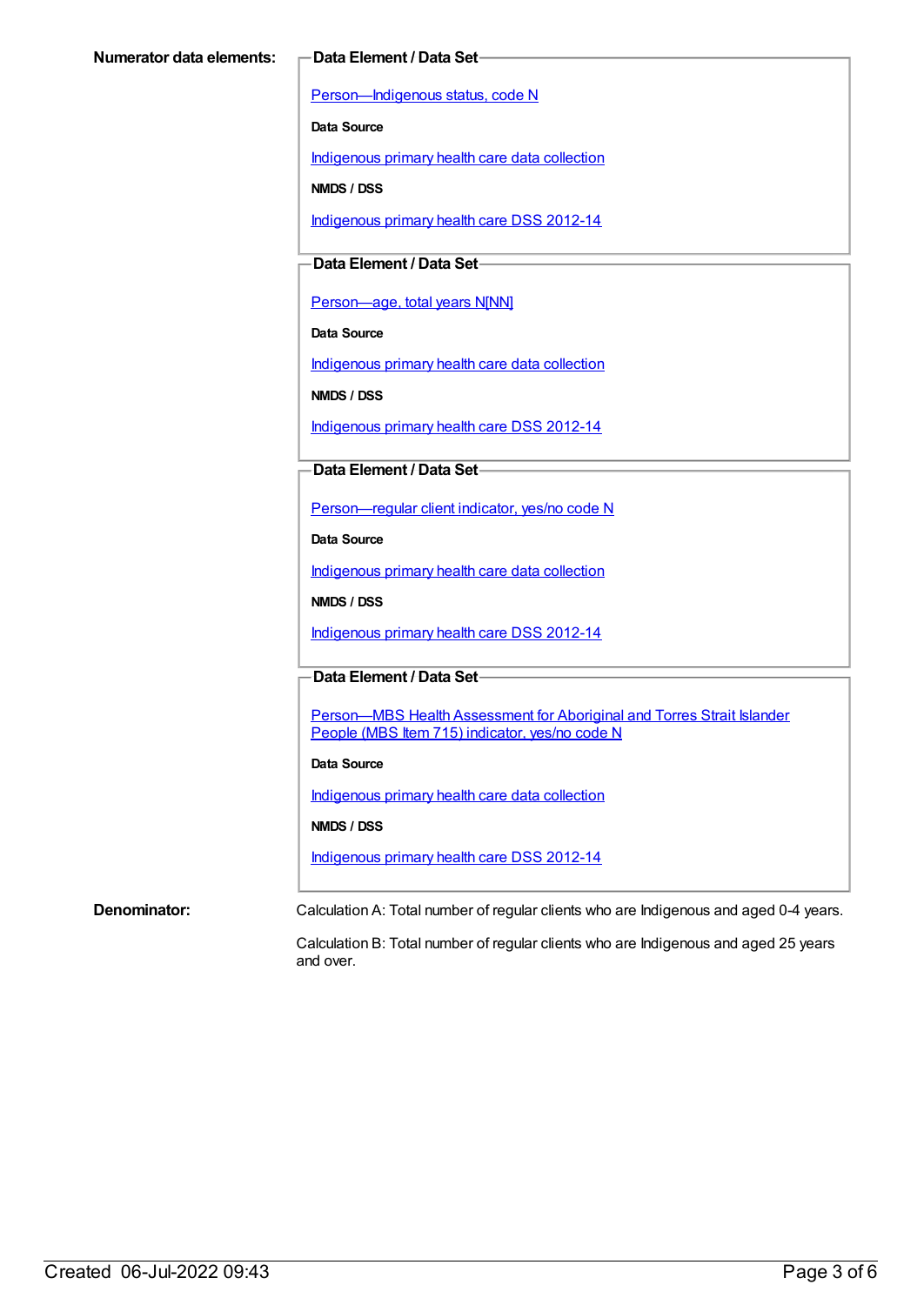| Denominator data<br>elements: | <b>Data Element / Data Set-</b>                |
|-------------------------------|------------------------------------------------|
|                               | Person-Indigenous status, code N               |
|                               | <b>Data Source</b>                             |
|                               | Indigenous primary health care data collection |
|                               | NMDS / DSS                                     |
|                               | Indigenous primary health care DSS 2012-14     |
|                               | Data Element / Data Set-                       |
|                               |                                                |
|                               | Person-age, total years N[NN]                  |
|                               | <b>Data Source</b>                             |
|                               | Indigenous primary health care data collection |
|                               | NMDS / DSS                                     |
|                               | Indigenous primary health care DSS 2012-14     |
|                               | Data Element / Data Set-                       |
|                               |                                                |
|                               | Person-regular client indicator, yes/no code N |
|                               | Data Source                                    |
|                               | Indigenous primary health care data collection |
|                               | NMDS / DSS                                     |
|                               | Indigenous primary health care DSS 2012-14     |

### **Disaggregation:** 1. Age:

a) 0-4 years b) 25-34 years c) 35-44 years d) 45-54 years e) 55-64 years f) 65 years and over

2. Sex (for those 25 years and over):

a) Male

b) Female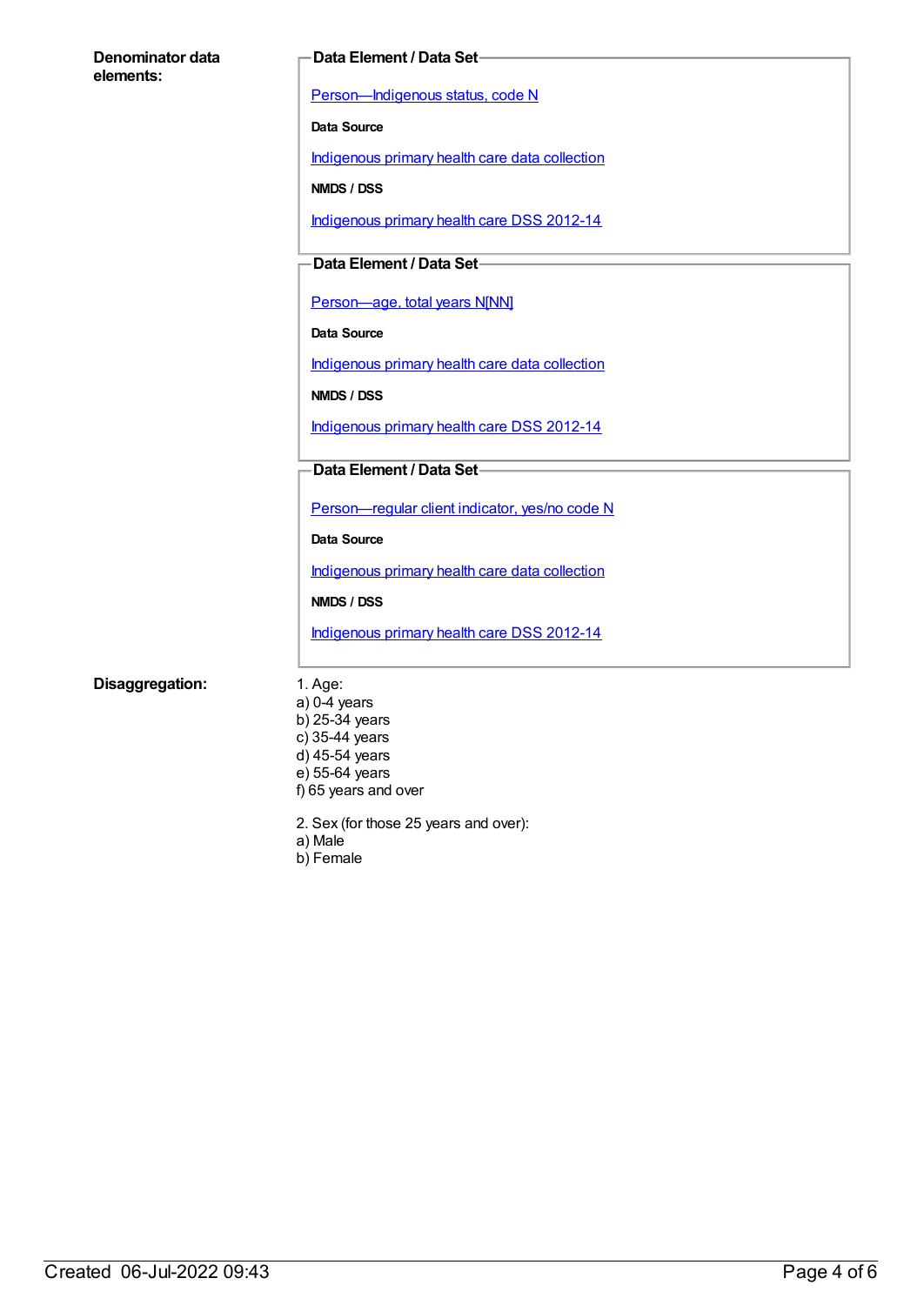| <b>Disaggregation data</b> |  |
|----------------------------|--|
| elements:                  |  |

#### **Data Element / Data Set**

[Person—sex,](https://meteor.aihw.gov.au/content/287316) code N **Data Source** [Indigenous](https://meteor.aihw.gov.au/content/430643) primary health care data collection **NMDS / DSS** [Indigenous](https://meteor.aihw.gov.au/content/430629) primary health care DSS 2012-14 **Guide for use** Only for those aged 25 years and over. **Data Element / Data Set** [Person—age,](https://meteor.aihw.gov.au/content/303794) total years N[NN] **Data Source** [Indigenous](https://meteor.aihw.gov.au/content/430643) primary health care data collection **NMDS / DSS** [Indigenous](https://meteor.aihw.gov.au/content/430629) primary health care DSS 2012-14

## **Representational attributes**

| <b>Representation class:</b> | Percentage |
|------------------------------|------------|
| Data type:                   | Real       |
| Unit of measure:             | Person     |

## **Indicator conceptual framework**

| <b>Framework and</b> | Effective/Appropriate/Efficient |
|----------------------|---------------------------------|
| dimensions:          |                                 |

### **Data source attributes**

| Data sources: | Data Source                                    |
|---------------|------------------------------------------------|
|               | Indigenous primary health care data collection |
|               | Frequency                                      |
|               | 6 monthly                                      |
|               | Data custodian                                 |
|               | Australian Institute of Health and Welfare.    |

## **Source and reference attributes**

| <b>Submitting organisation:</b> | Australian Institute of Health and Welfare (AIHW)                                                                                                                                                                                                                                                                                                                                                                  |
|---------------------------------|--------------------------------------------------------------------------------------------------------------------------------------------------------------------------------------------------------------------------------------------------------------------------------------------------------------------------------------------------------------------------------------------------------------------|
|                                 | Department of Health and Ageing (DoHA)                                                                                                                                                                                                                                                                                                                                                                             |
| Origin:                         | Department of Health and Ageing 2011. Medicare Benefits Schedule (MBS) Health<br>Assessment for Aboriginal and Torres Strait Islander People (MBS Item 715),<br>Department of Health and Ageing, Canberra, viewed 27/05/2011,<br>http://www.health.gov.au/internet/main/publishing.nsf/<br>Content/C0D3F93D216CBEC2CA25771C000079D0/\$File/<br>6462(1004)%20Health%20Assessment%20ttem%20Fact%20Sheet%20SCREEN.pdf |